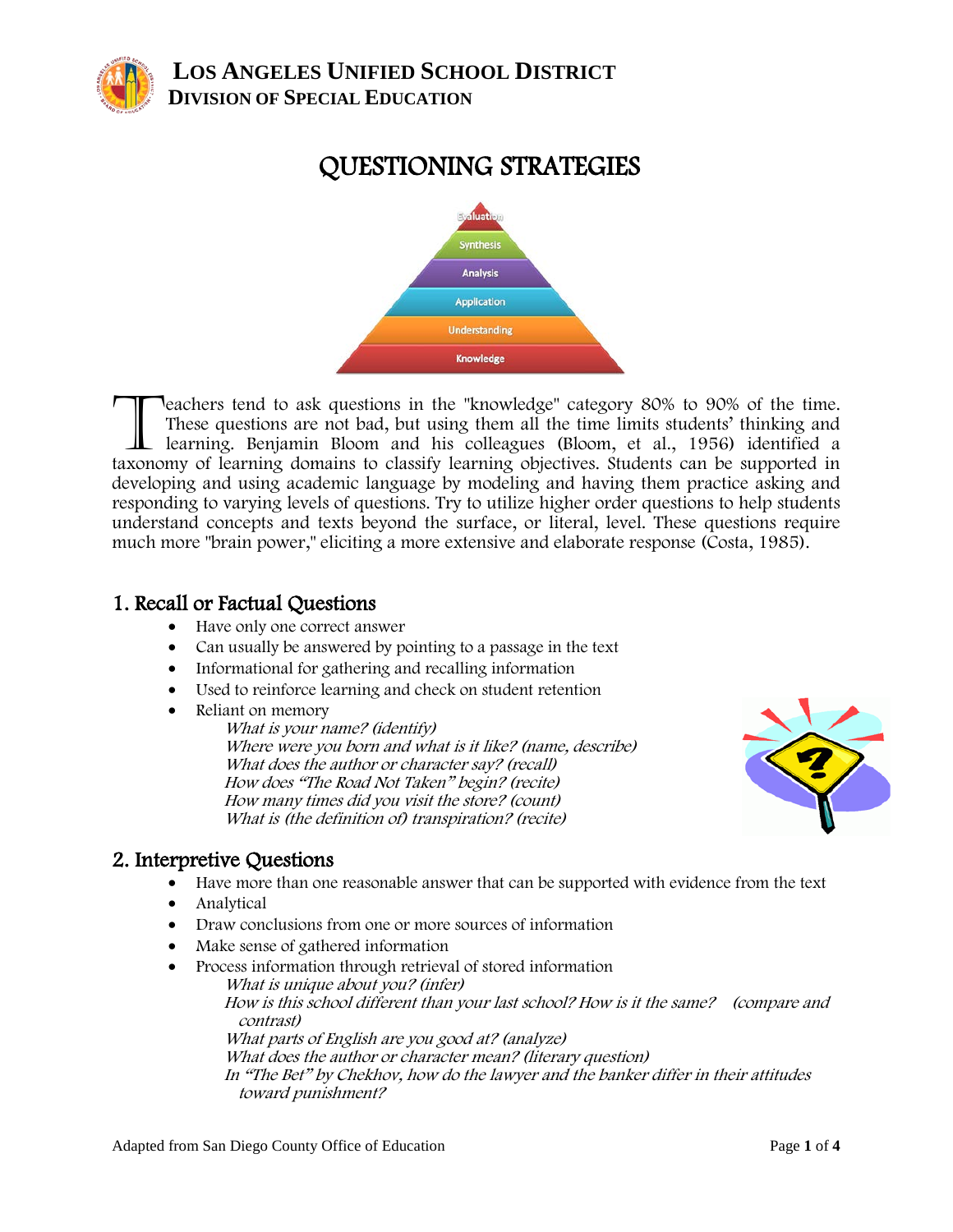

### 3. Evaluative/Universal Questions

- Asks us to decide if we agree with the author's or character's ideas or point of view
- The answer depends on our personal experiences, values, and interpretation of the literature
- Judging
- Hypothetical and creative
- Applying and evaluating information
- Take knowledge and apply it to new situations
- Use to determine whether students are making generalizations
- Create new information from previously processed (and stored) thoughts What is your favorite band and why? (defend an opinion)

Do you agree that the government should pay for your public education until 12th grade? (evaluate)

If you were an animal, which would be most like you and why? (hypothesize) Do I agree with what the author or character is saying? (evaluate)

Which of the characters in Great Expectations do you think suffered the most? (judgment).

In Catcher in the Rye, how might Phoebe, years later, describe Holden to her children? (informed speculation)



| Good questions are                                                                                                                   | Avoid                                                                                                                                                         |
|--------------------------------------------------------------------------------------------------------------------------------------|---------------------------------------------------------------------------------------------------------------------------------------------------------------|
| Thought-provoking<br>They stimulate thought and response                                                                             | $Yes-no$<br>"Did you go to the ocean station?"                                                                                                                |
| Clear and brief<br>Stated in as few words as possible in a way<br>that students understand what is meant                             | Vague<br>Doesn't give students a clear idea of what is<br>asked for: "Tell me about the water cycle."                                                         |
| Followed by wait time<br>At least 5~10 seconds of silence after the<br>question<br>Purposeful<br>Asked to achieve a specific purpose | Tugging<br>"Come on, think of one more reason."                                                                                                               |
|                                                                                                                                      | Guessing<br>Encourages random speculation rather than<br>careful thought and consideration: "How long<br>do you think water molecules spend in the<br>ocean?" |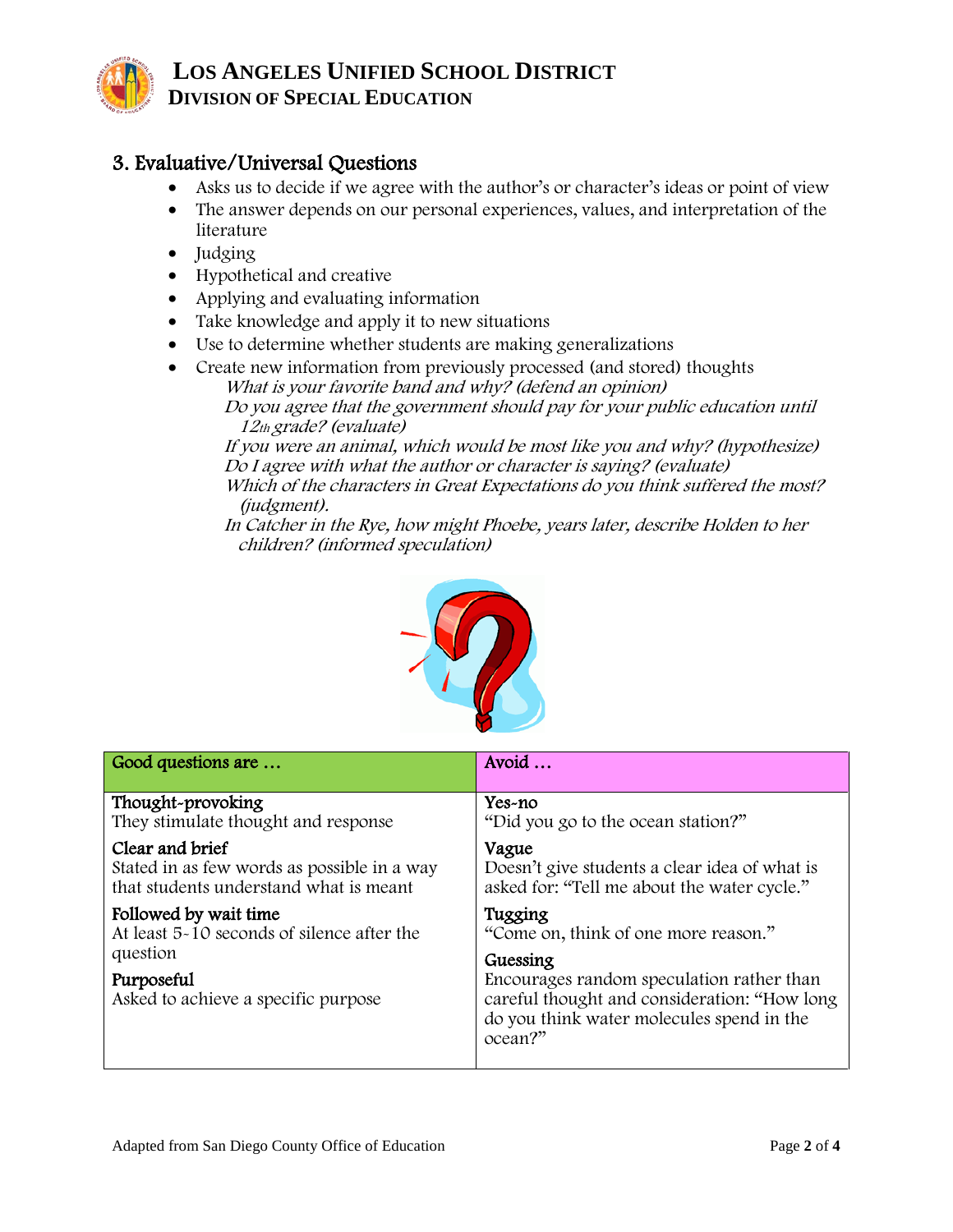

| Skills Categories                                                                                                                                                                                                                                                                    | <b>Cognitive Tasks</b><br>(Thinking Skills)                                                                                                    |                                                                                                                       | <b>Types of Questions</b>                                                                                                                                                                                                                                                                                             |
|--------------------------------------------------------------------------------------------------------------------------------------------------------------------------------------------------------------------------------------------------------------------------------------|------------------------------------------------------------------------------------------------------------------------------------------------|-----------------------------------------------------------------------------------------------------------------------|-----------------------------------------------------------------------------------------------------------------------------------------------------------------------------------------------------------------------------------------------------------------------------------------------------------------------|
| <b>KNOWLEDGE</b><br>Memorizing<br>Recalling identification<br>Recalling information<br>Recognizing<br>Remembering                                                                                                                                                                    | Complete<br>Count<br>Define<br>Describe<br>Identify<br>List<br>Locate                                                                          | Match<br>Name<br>Observe<br>Recite<br>Select<br>Tell                                                                  | What is the definition of?<br>Who did?<br>When did occur?<br>How much/many ?                                                                                                                                                                                                                                          |
| <b>COMPREHENSION</b><br>Describing in one's own<br>words<br>Interpreting<br>Organization and selection of<br>facts and ideas<br>Paraphrasing<br>Translating from one medium<br>to another                                                                                            | Arrange<br>Combine<br>Compare<br>Construct<br>Contrast<br>Describe<br>relationships<br>Distinguish<br>Estimate<br>Experiment<br>Group<br>Infer | Invent<br>Make an<br>analogy<br>Organize<br>Plan<br>Produce<br>Report<br><b>Retell</b><br>Separate<br>Sequence<br>Use | How didoccur?<br>Why doesoccur?<br>What are examples of ?<br>Name types of ?                                                                                                                                                                                                                                          |
| <b>ANALYSIS</b><br>Applying information to<br>produce some result<br>Finding the underlying<br>structure of a<br>communication<br>Identifying motives<br>Problem solving<br>Separation of a whole into<br>component parts<br>Subdividing something to<br>show how it is put together | Analyze<br>Apply<br>principles or<br>rules<br>Build a model<br>Classify<br>Compile<br>Create<br>Discuss<br>Extrapolate                         | Expand<br>Forecast<br>Generalize<br>Hypothesize<br>Imagine<br>Predict<br>Project<br>Speculate                         | What are the parts or features<br>of …?<br>Classify  according to<br>Outline/diagram<br>How does<br>compare/contrast with ?<br>What evidence can you list<br>for?<br>Ifoccurs, what would<br>happen?<br>If  changes, what would<br>result?<br>How is  an example of ?<br>How is  related to ?<br>Why is  significant? |
| <b>SYNTHESIS</b><br>Combination of ideas to form<br>a new whole<br>Creating a unique, original<br>product that may be in<br>verbal form or may be a<br>physical object                                                                                                               | Analyze and<br>classify<br>Arrange<br>Assimilate<br>Associate<br>Blend<br>Combine<br>Compose<br>Coordinate                                     | Incorporate<br>Integrate<br>Merge<br>Organize<br>Synthesize<br>Unify<br>Unite                                         | What would you predict/<br>infer from ?<br>What ideas can you add to<br>$\ldots$ ?<br>How would you create/<br>design a new ?<br>What might happen if you<br>combined ?<br>What solutions would you<br>suggest for ?                                                                                                  |